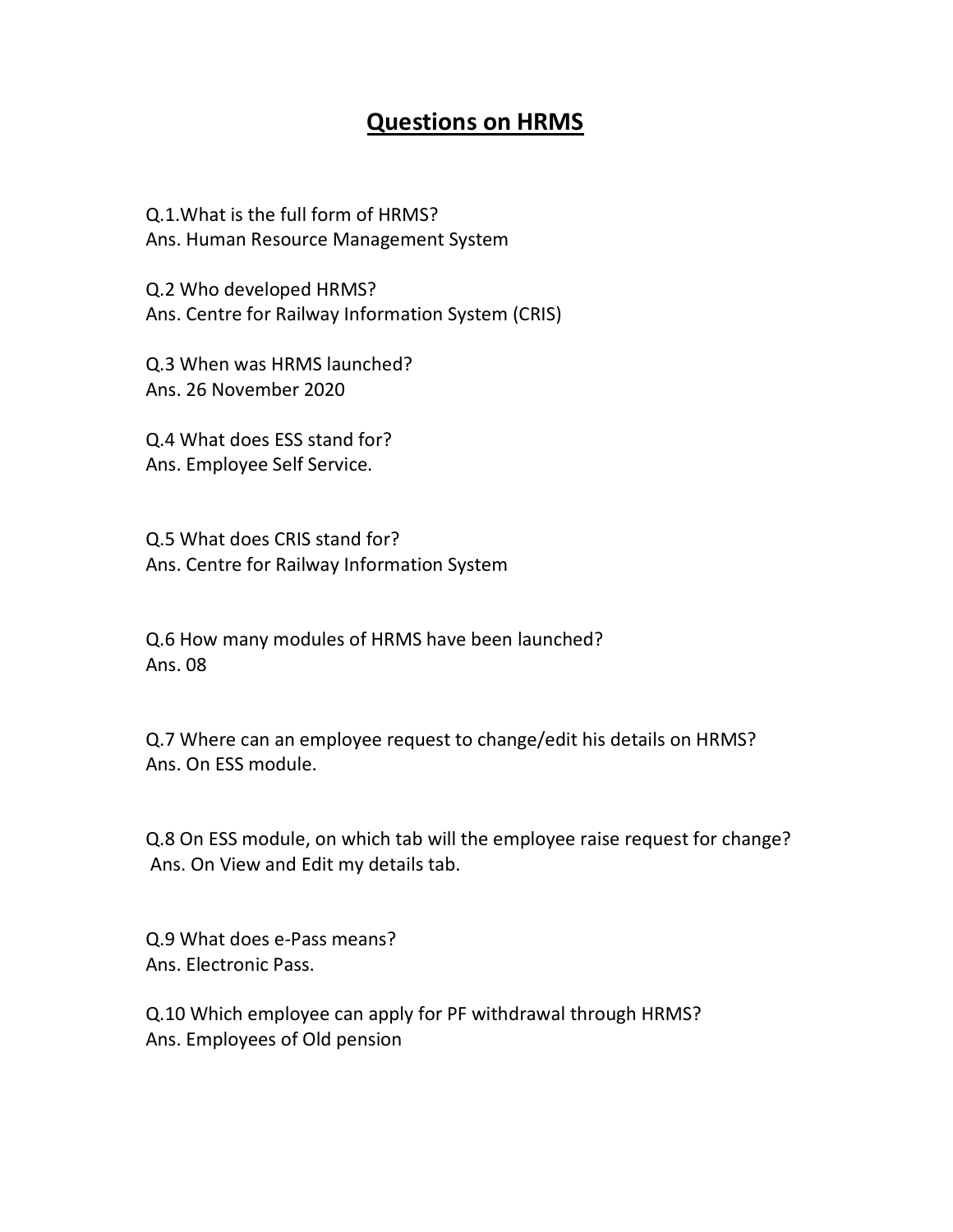Q.11. What does DC stands for in HRMS? Ans. Dealing Clerk

Q.12 What does VA stands for in HRMS? Ans. Verification Authority

Q.13 What does AA stands for in HRMS? Ans. Acceptance Authority.

Q.14 What doe LDC stands for in HRMS? Ans. Loan Dealing Clerk

Q.15What doe LVA stands for in HRMS? Ans. Loan Verification Authority.

Q.16What doe LAA stands for in HRMS? Ans. Loan Accepting Authority

Q.17What does LDC stands for in HRMS? Ans. Loan Dealing Clerk

Q.18 What does DS stands for in terms of Loan and advance module in HRMS? Ans. Draft submitted

Q.19What doesFS stands for in terms of Loan and advance module in HRMS? Ans. Final submitted

Q.20What doesDA stands for in terms of Loan and advance module in HRMS? Ans. Accepted by Dealing Clerk.

Q.21What doesDR stands for in terms of Loan and advance module in HRMS? Ans. Rejected by PF loan Dealing Clerk

Q.22What does VA stands for in terms of Loan and advance module in HRMS? Ans. Accepted by PF loan verification authority.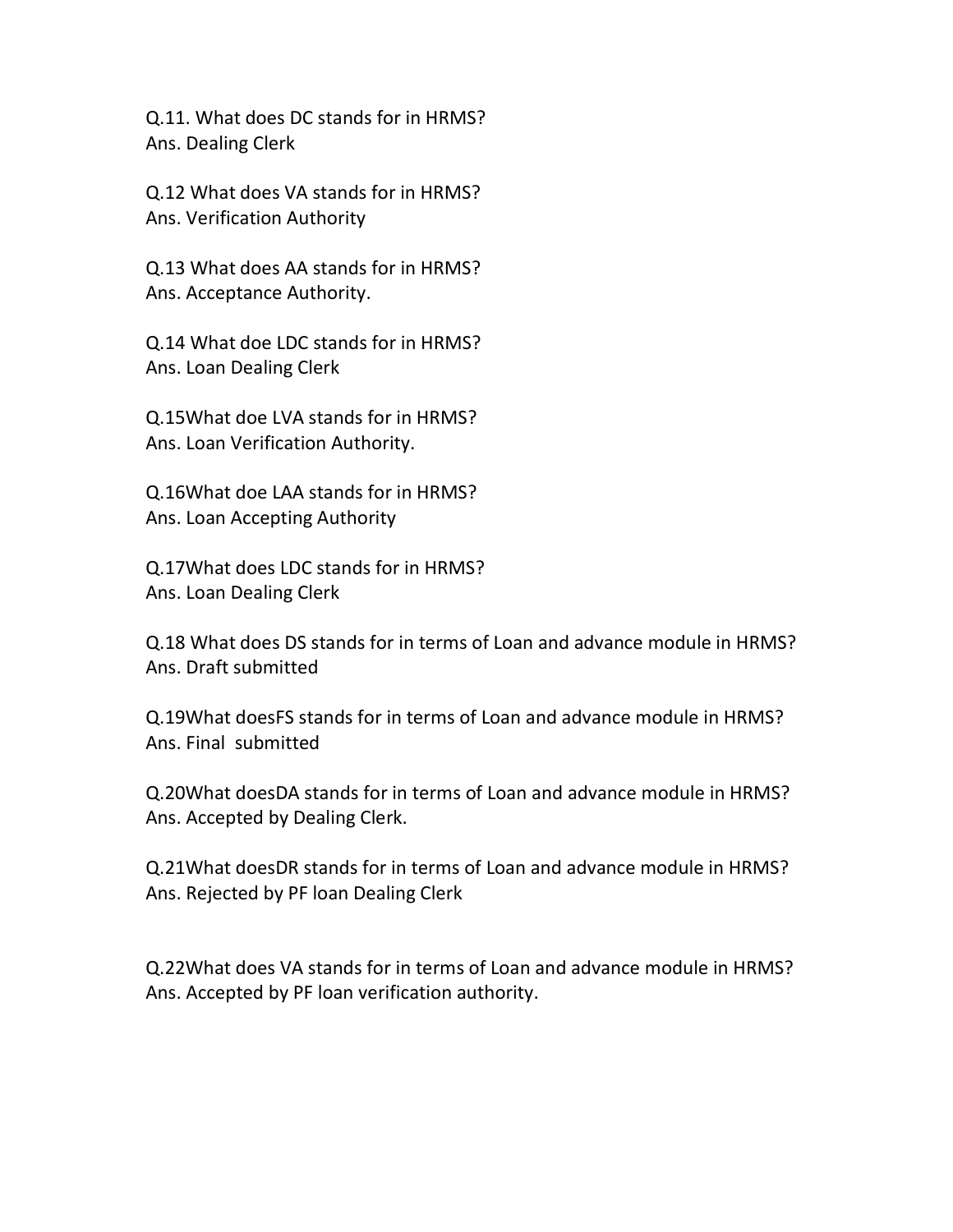Q.23What does VR stands for in terms of Loan and advance module in HRMS? Ans. Rejected by PF loan verification authority

Q.24What does AS stands for in terms of Loan and advance module in HRMS? Ans. Accepted by PF Loan Accepting Authority.

Q.25 What does AR stands for in terms of Loan and advance module in HRMS? Ans. Rejected by PF Loan Accepting Authority

Q.26What does IG stands for in terms of Loan and advance module in HRMS? Ans. CO6 no. generated.

Q.27What does WD stands for in terms of Loan and advance module in HRMS? Ans. Withdrawn by Employee

Q.28What does AR stands for in terms of Loan and advance module in HRMS? Ans. Rejected by PF Loan Accepting Authority

Q.29What does P stands for in terms of Loan and advance module in HRMS? Ans. Passed by Accounts Department

Q.30What does R stands for in terms of Loan and advance module in HRMS? Ans. Rejected by Accounts Department

Q.31 What does R stands for in terms of Loan and advance module in HRMS? Ans. Rejected by Accounts Department

Q.32 What does R stands for in terms of Loan and advance module in HRMS? Ans. Rejected by Accounts Department

Q.33 What does C stands for in terms of ESS module in HRMS? Ans. Change requested

Q.33 What does D stands for in terms of ESS module in HRMS? Ans. Draft

Q.34 What does E stands for in terms of ESS module in HRMS? Ans. Submitted by DC (Sent to Verification authority)

Q.35 What does V stands for in terms of ESS module in HRMS? Ans. Data verified by Verification authority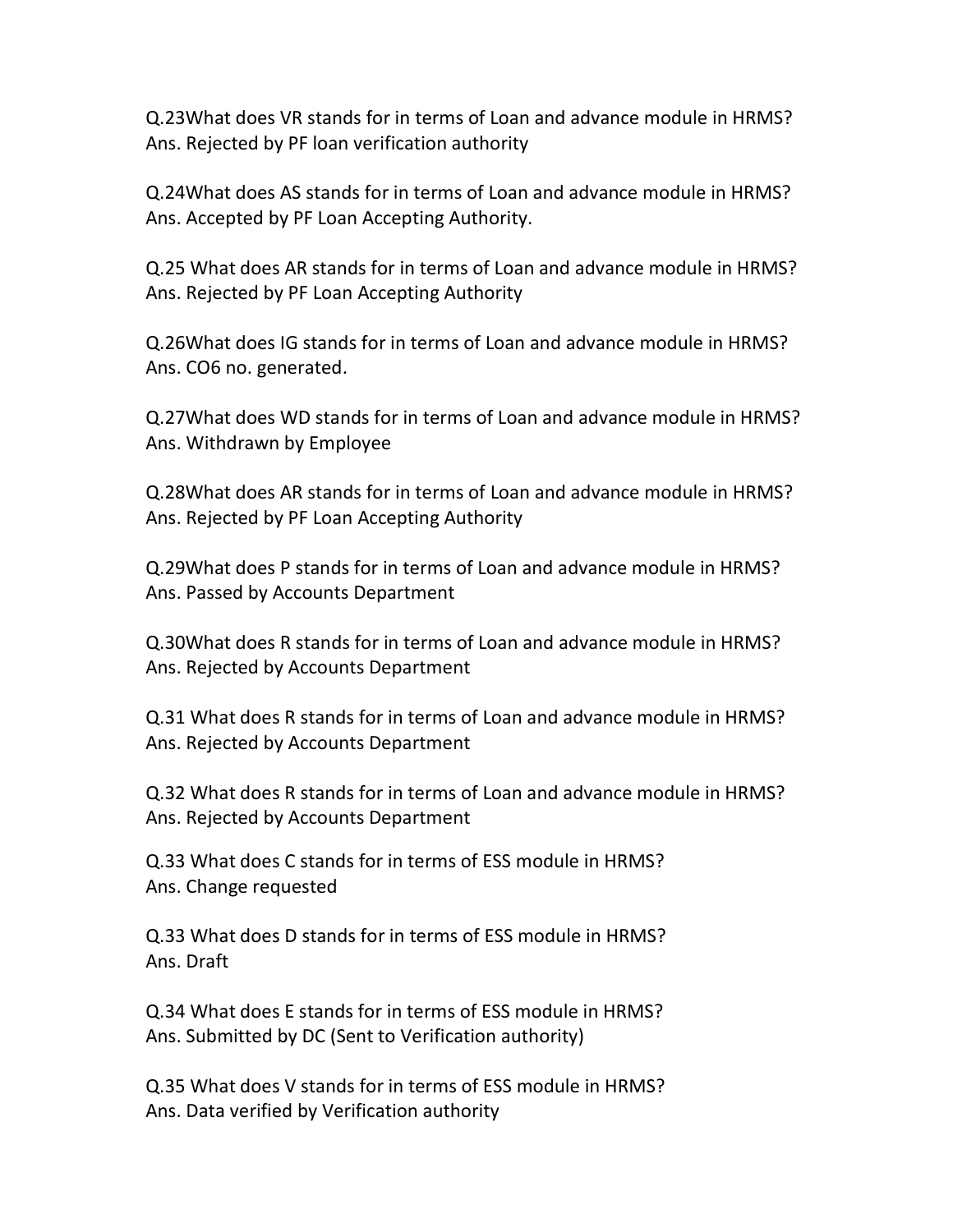Q.36 What does VR stands for in terms of ESS module in HRMS? Ans. Data Rejected by Verification authority

Q.35 What does DR stands for in terms of ESS module in HRMS? Ans. Data Rejected by Dealing Clerk

Q.36 What does A stands for in terms of ESS module in HRMS? Ans. Data Accepted by Accepting Authority

Q.37 What does AR stands for in terms of ESS module in HRMS? Ans. Data Rejected by Accepting Authority

Q.38 What does N/A stands for in terms of ESS module in HRMS? Ans. Not available

Q.39 Can an employee request for change in Name through ESS module? Ans. No.

Q.40 Can an employee request for change in DOB through ESS module? Ans. No.

Q.41 Can an employee request for change in Father or Mother's name through ESS module? Ans. No.

Q.42 Can an employee request for change in his Family details through ESS module? Ans. Yes.

Q.43 Can an employee request for change in his Communication info through ESS module? Ans. Yes.

Q.44 Can an employee request for change in his Qualification info through ESS module? Ans. Yes.

Q.45 Can an employee request for change in his Awards tab info through ESS module? Ans. Yes.